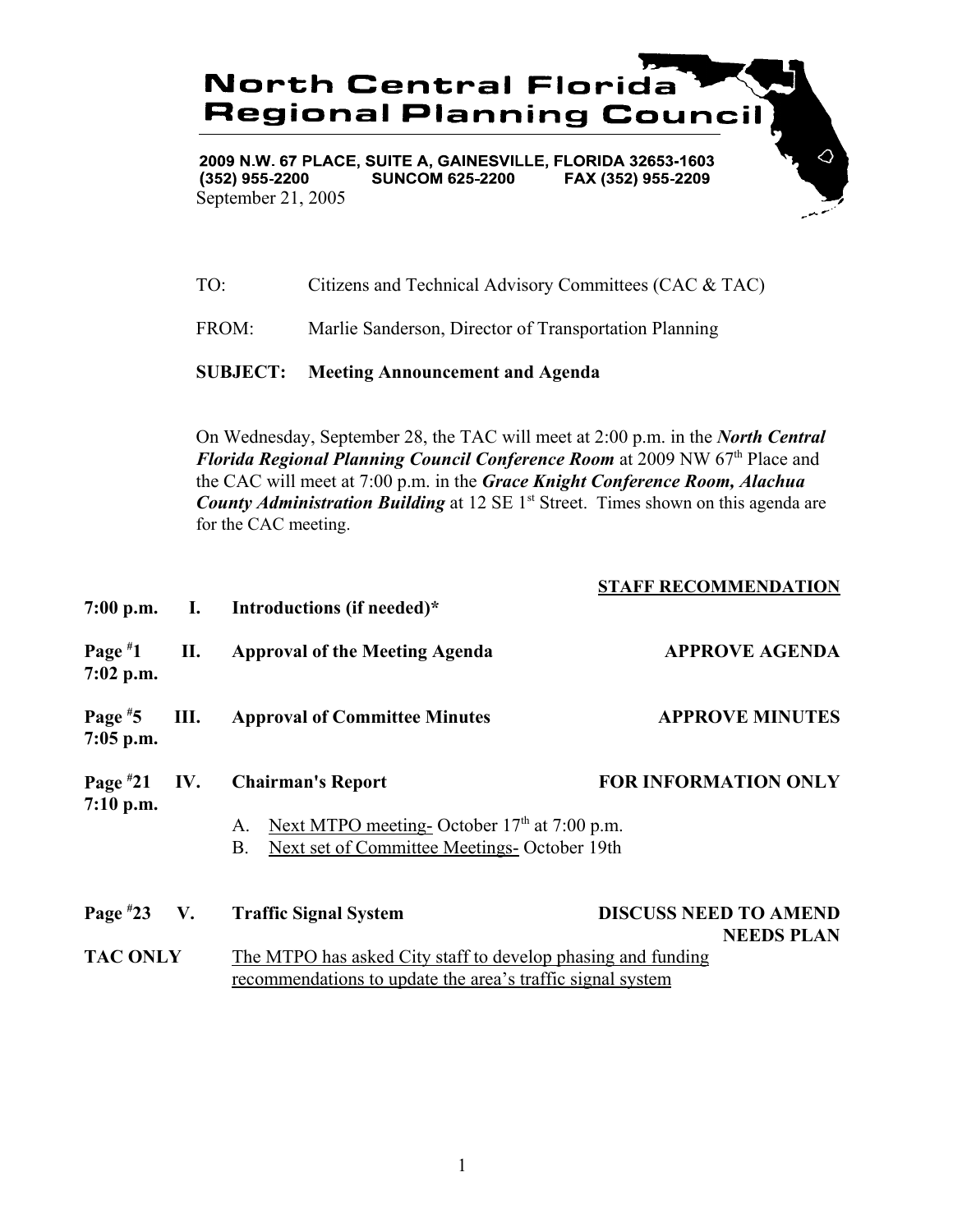| VI.<br><b>TAC ONLY</b>                               | <b>Regional Intelligent Transportation System</b><br><b>NO ACTION REQUIRED</b><br>(ITS) Architecture- Gainesville Area*                                            |                                           |  |
|------------------------------------------------------|--------------------------------------------------------------------------------------------------------------------------------------------------------------------|-------------------------------------------|--|
|                                                      | Florida Department of Transportation (FDOT) staff will discuss this Architecture<br>and its impact on grant requests from FHWA                                     |                                           |  |
| Page $*25$<br>VII.<br>$7:15$ p.m.<br><b>CAC ONLY</b> | <b>University of Florida Campus Master Plan</b><br><b>Update</b>                                                                                                   | <b>NO ACTION REQUIRED</b>                 |  |
|                                                      | University of Florida staff will discuss the current status of this update                                                                                         |                                           |  |
| Page $*57$<br>7:45 p.m.                              | VIII. Archer Road Sub-Area Study-<br><b>Alternatives Analysis</b>                                                                                                  | <b>REVIEW AND DISCUSS</b>                 |  |
|                                                      | University of Florida staff will discuss this analysis that considered six different<br>future transportation networks in the Archer Road and Shands Hospital area |                                           |  |
| Page $*73$<br>IX.<br>8:15 p.m.<br><b>CAC ONLY</b>    | Tower Road (SW 75th Street) Roadway<br><b>Construction Plans</b>                                                                                                   | <b>DEVELOP REVIEW</b><br><b>COMMENTS</b>  |  |
|                                                      | Alachua County Public Works Department will discuss their revised 60 percent<br><u>plans</u>                                                                       |                                           |  |
| Page $*103$<br>X.<br>8:45 p.m.                       | <b>Resurfacing Project-NW 6th Street/</b><br>NW 8 <sup>th</sup> Avenue                                                                                             | <b>NO ACTION REQUIRED</b>                 |  |
|                                                      | The MTPO has requested a report on this issue at the October 17 meeting                                                                                            |                                           |  |
| XI.<br>8:50 p.m.                                     | <b>Year 2025 Long Range Transportation Plan-</b><br><b>Adopted Needs Plan/Revenue Forecasts</b>                                                                    | <b>NO ACTION REQUIRED</b>                 |  |
|                                                      | MTPO staff will discuss the Needs Plan adopted by the MTPO on August 30 and<br>the forecast of revenues developed by the Florida Department of Transportation      |                                           |  |
| Page $*109$ XII.<br>$9:15$ p.m.                      | <b>Year 2025 Long Range Transportation Plan-</b><br><b>Cost Feasible Plan</b>                                                                                      | <b>RECOMMEND REVENUE</b><br><b>OPTION</b> |  |
|                                                      | The Committees need to recommend whether future federal Surface<br><b>Transportation Program funds should be used for highway or transit projects</b>              |                                           |  |